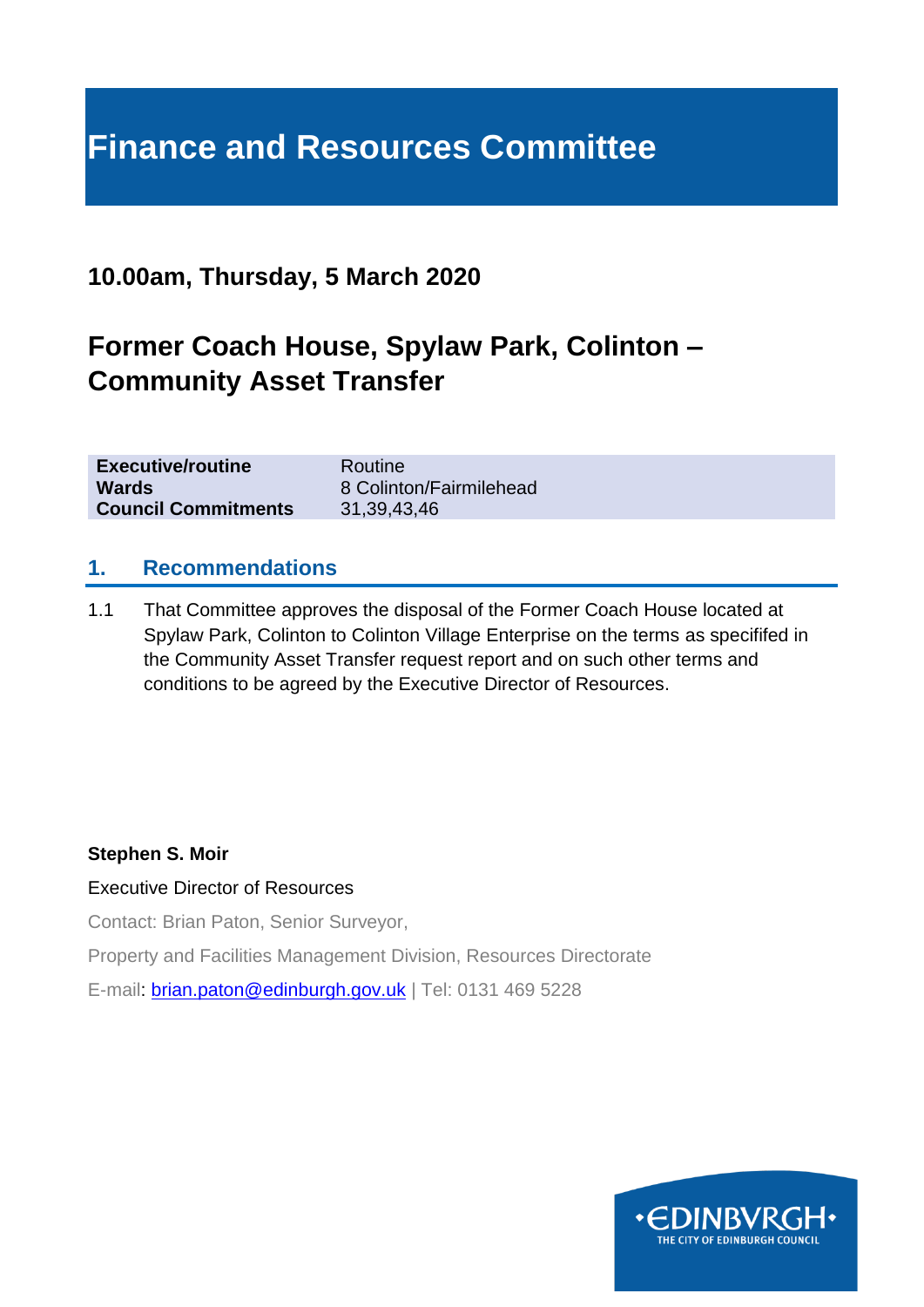**Report**

# **Former Coach House, Spylaw Park, Colinton – Community Asset Transfer**

### **2. Executive Summary**

2.1 This report seeks authority to dispose of the Former Coach House located at Spylaw Park, Colinton to Colinton Village Enterprise on the terms outlined in the report. The proposed sale is a Community Asset Transfer under Part Five of the Community Empowerment (Scotland) Act 2015.

#### **3. Background**

- 3.1 The building (shown coloured blue on the attached location plan) was first used as a coach house for Spylaw House (now converted into flats), then as a station shed and toilet. It is now in occasional use for storage and during events such as the long running 'Art in the Park', organised by Colinton Village Events Group.
- 3.2 Colinton Village Enterprise (CVE) applied for a Community Asset Transfer (CAT) of the Former Coach House in order to establish a new Community Heritage Hub on the banks of the Water of Leith Walkway. On completion of the transfer, it would allow CVE to renovate and refurbish the building to create a community meeting place which inspires practical participation, creative projects and social exchange, between all age groups in Colinton and visitors to the area.
- 3.3 Spylaw Park is an asset of the Common Good. The former coach house is not designated as common good as the building was never in public use. The surrounding land is currently designated as inalienable common good, which precludes sale or long-term leasing of the land without Court approval. This has been discussed with the applicants and it is proposed that in conjunction with the sale of the former coach house, the surrounding land outlined in red on the location plan will be let to CVE on a short-term basis, which is permissible without having to seek Court approval.

#### **4. Main report**

4.1 Colinton Village Enterprise SCIO has been formed by amalgamating two of Colinton's community organisations – Colinton Village Events Group and Colinton Village Ventures - into a Scottish Incorporated Charitable Organisation, with the

Finance and Resources Committee – 5 March 2020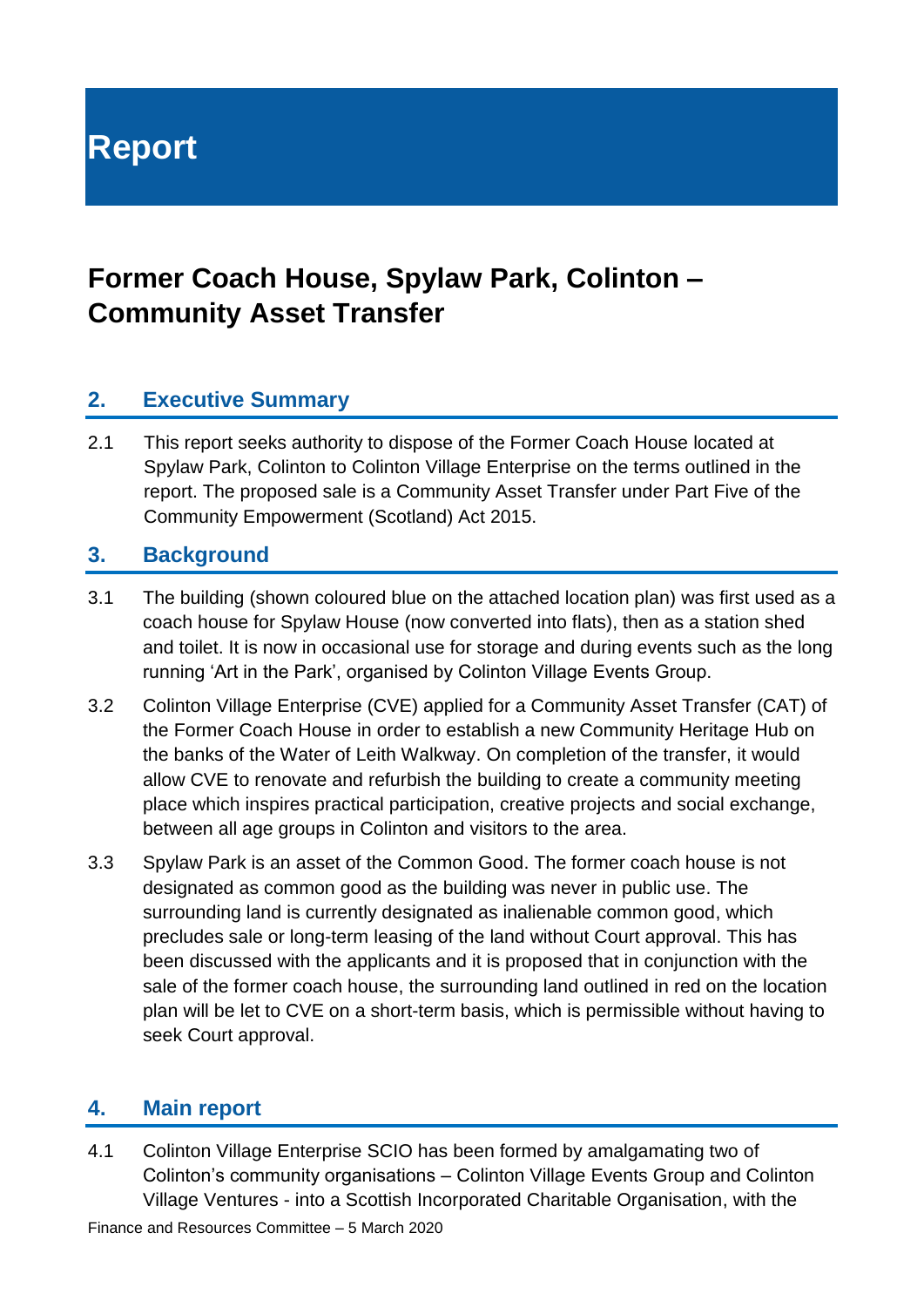common purpose to advance the development of the Colinton community's rich heritage by promoting social, artistic, recreational and commercial interaction.

- 4.2 CVE submitted a Community Asset Transfer request under Part Five of the Community Empowerment (Scotland) Act 2015 to purchase the property. In accordance with Council policy on Community Asset Transfers, a panel was convened to consider CVE's expression of interest. The panel's recommendation was for CVE to develop their stage 2 (Sustainable Business Case) submission, which involves submitting a business case, valuation, refurbishment plans, and evidencing need thorough community consultation.
- 4.3 The stage 2 application was received, and the proposal was assessed by the Operational Estates Team using the Community Asset Transfer policy scoring matrix. The result was a strong to a very strong submission. The panel reconvened to consider the submission and it was decided via a unanimous vote to approve the application.
- 4.4 The terms provisionally agreed for the disposal of the property are as follows:

Purchaser: Colinton Village Enterprise SCIO;

Price £40,000;

Fees The purchaser is to meet the Council's reasonable legal fees and property administration fees.

# **5. Next Steps**

- 5.1 Should Committee approve the transfer request, a decision notice will be issued in accordance with the terms of the Community Empowerment (Scotland) Act 2015, setting out the terms noted above and inviting CVE to offer to purchase the property on the agreed terms. The applicant is then afforded a minimum statutory period of at least six months in which to make their offer.
- 5.2 Should Committee be minded to reject the asset transfer request, the applicant has a statutory right to have the decision reviewed by the Council and, should the review be unsuccessful, a subsequent right of appeal to Scottish Ministers.

# **6. Financial impact**

- 6.1 A capital receipt of £40,000 would be received and the Council would be relieved of future maintenance costs. The receipt would be received in financial year 2020/2021.
- 6.2 The applicant obtained an opinion on market value of the property in the amount of £55,000. The market value figure has been verified by one of the Council's registered valuers. Given the proposed scheme's alignment to Council commitments, it is considered that a sale price of £40,000 is justified in this instance. The proposal supports the following commitments: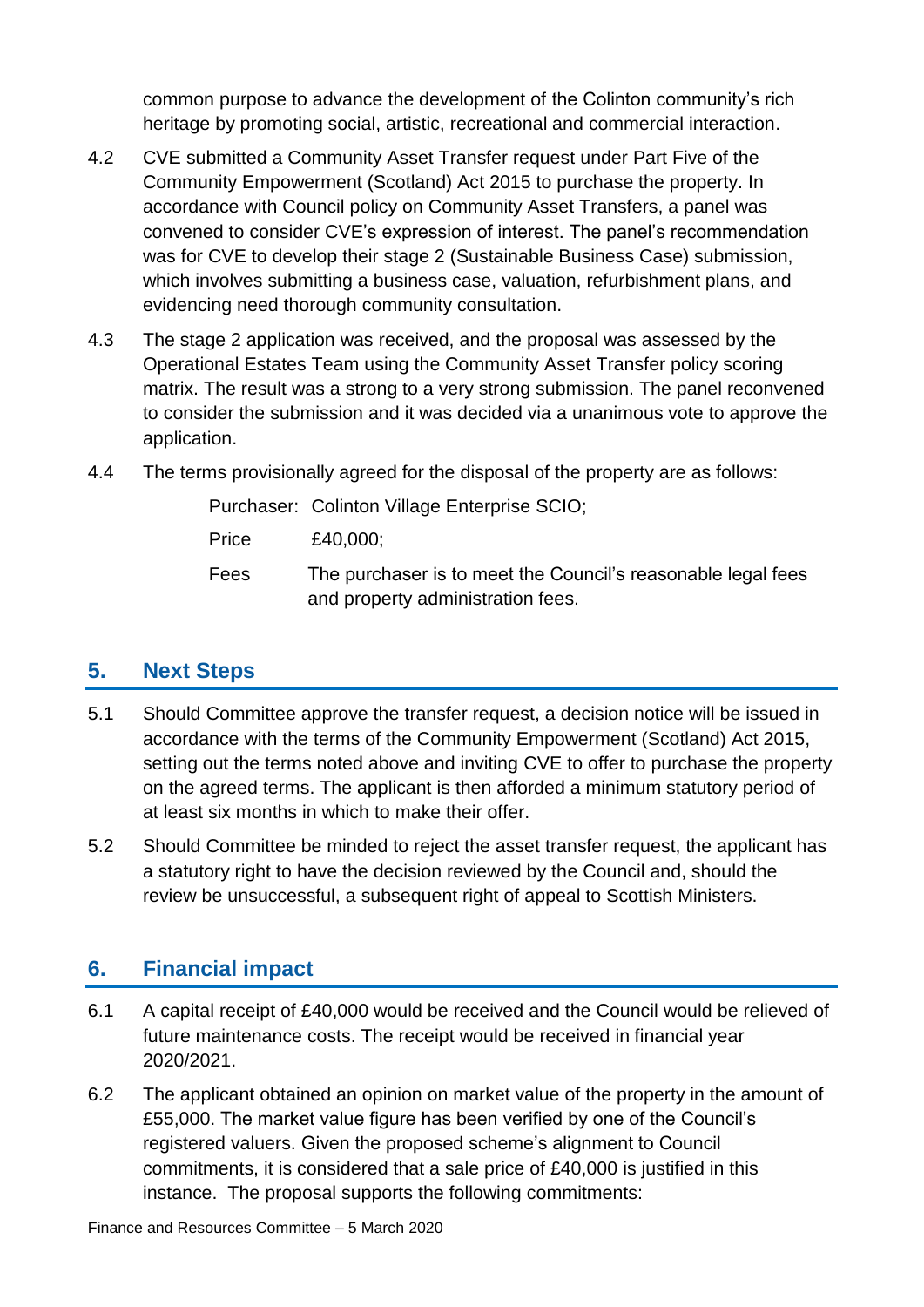- 31 Expand training opportunities for adults and young people linking with colleges and expanding vocational education.
- 39. Put exercise at the heart of our health strategy by increasing access to sport and leisure facilities;
- 43. Continue to upgrade our existing parks and plant an additional 1,000 trees in communities. Protect major recreational areas such as the Meadows, Leith Links and Princes Street Gardens;
- 46. Continue to support the city's major festivals which generate jobs and boost local businesses and increase the funding for local festivals and events. Support the creation of further work spaces for artists and craftspeople.
- 6.3 An asset transfer at less than market value is justified when additional benefits empower communities and align with local and national priorities to enable the delivery of Best Value across the public sector as a whole the benefits should also contribute to the authority's policy objectives and local priorities. The CVE Business Case evidences the range of Council Commitments that will be met, noted above.
- 6.4 The proposed sale price has also been considered in relation to The Disposal of Land by Local Authorities (Scotland) Regulations 2010, which provides that where the disposal (or lease) is for a consideration less than the best that can reasonably be obtained, a Local Authority can dispose of the asset, provided it follows certain steps:
	- It appraises and compares the costs and dis-benefits of the proposal with the benefits;
	- It satisfies itself the proposed consideration for the disposal in question is reasonable; and
	- It determines that the disposal is likely to contribute to the promotion or improvement of any one of: economic development or regeneration, health, social well-being, or environmental well-being, of the whole or any part of the area of the local authority or any person in the local authority area.
- 6.5 The proposals align with Council commitments and contributes to these criteria therefore the proposed sale price is considered justifiable.

# **7. Stakeholder/Community Impact**

- 7.1 Consultation was undertaken through the CAT advisory panel. The panel consisted of various stakeholders, councillors and community groups which ensured broad analysis and guidance and eventual approval of the application. Participants in the panel included Ward members, representatives of CVE, Parks and Greenspaces, South West Locality, Edinburgh & Lothians Greenspace Trust and Council estates team officers.
- 7.2 As part of the CAT Stage 2 Business Case Submission, CVE have consulted widely in the community with regards to the future use of the former coach house. Detail on the consultations undertaken can be found in the CVE Business Case which is available for reading using the link at 8.1 below.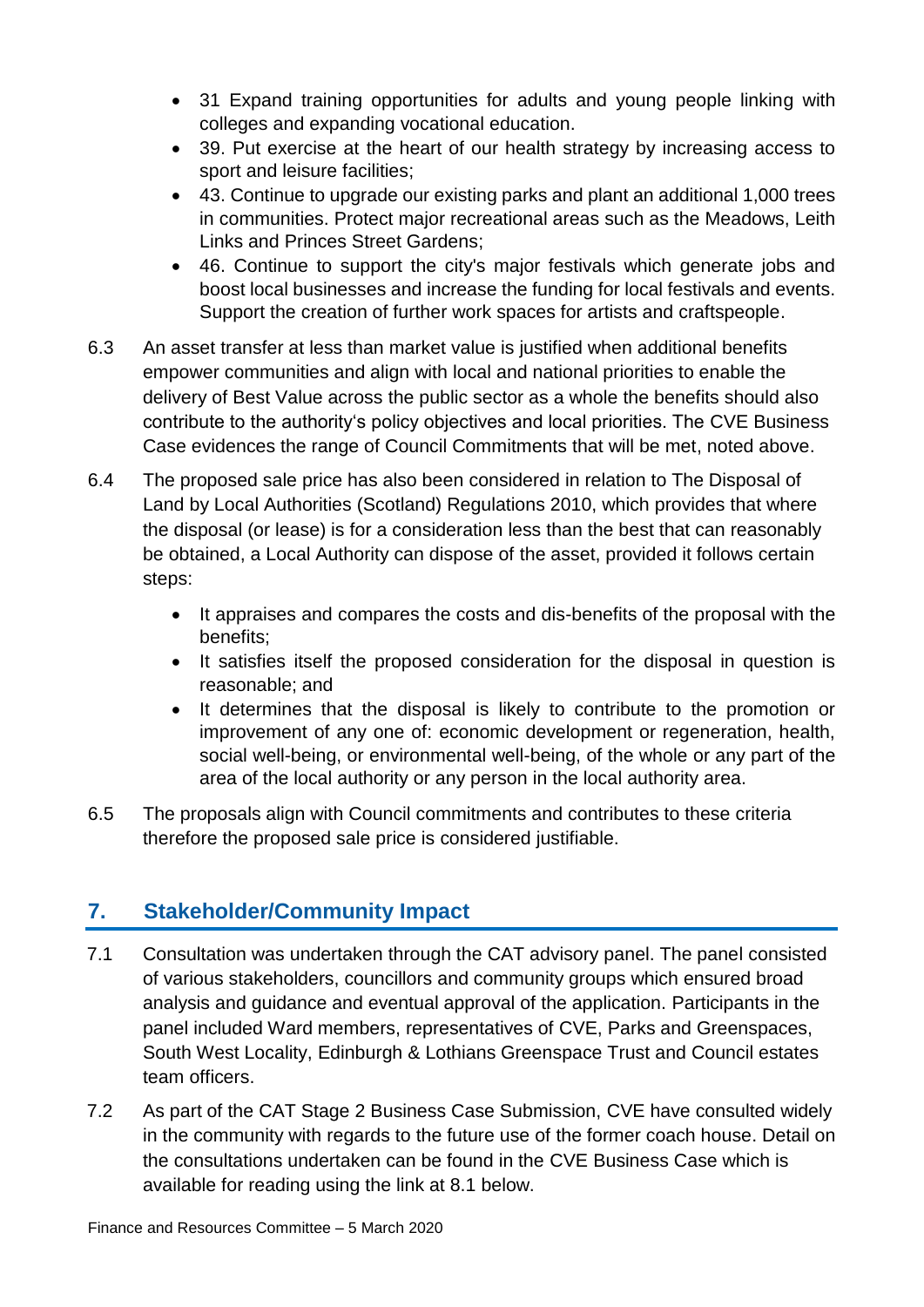7.3 The impact on sustainability has been considered. There is no negative impact on the environment as the result of the proposed sale.

### **8. Background reading/external references**

- 8.1 CAT Stage 2 Submission
- 8.2 [Community Asset Transfer Policy](https://www.edinburgh.gov.uk/downloads/download/14374/community-asset-policy)

## **9. Appendices**

9.1 Appendix 1 - Location Plan